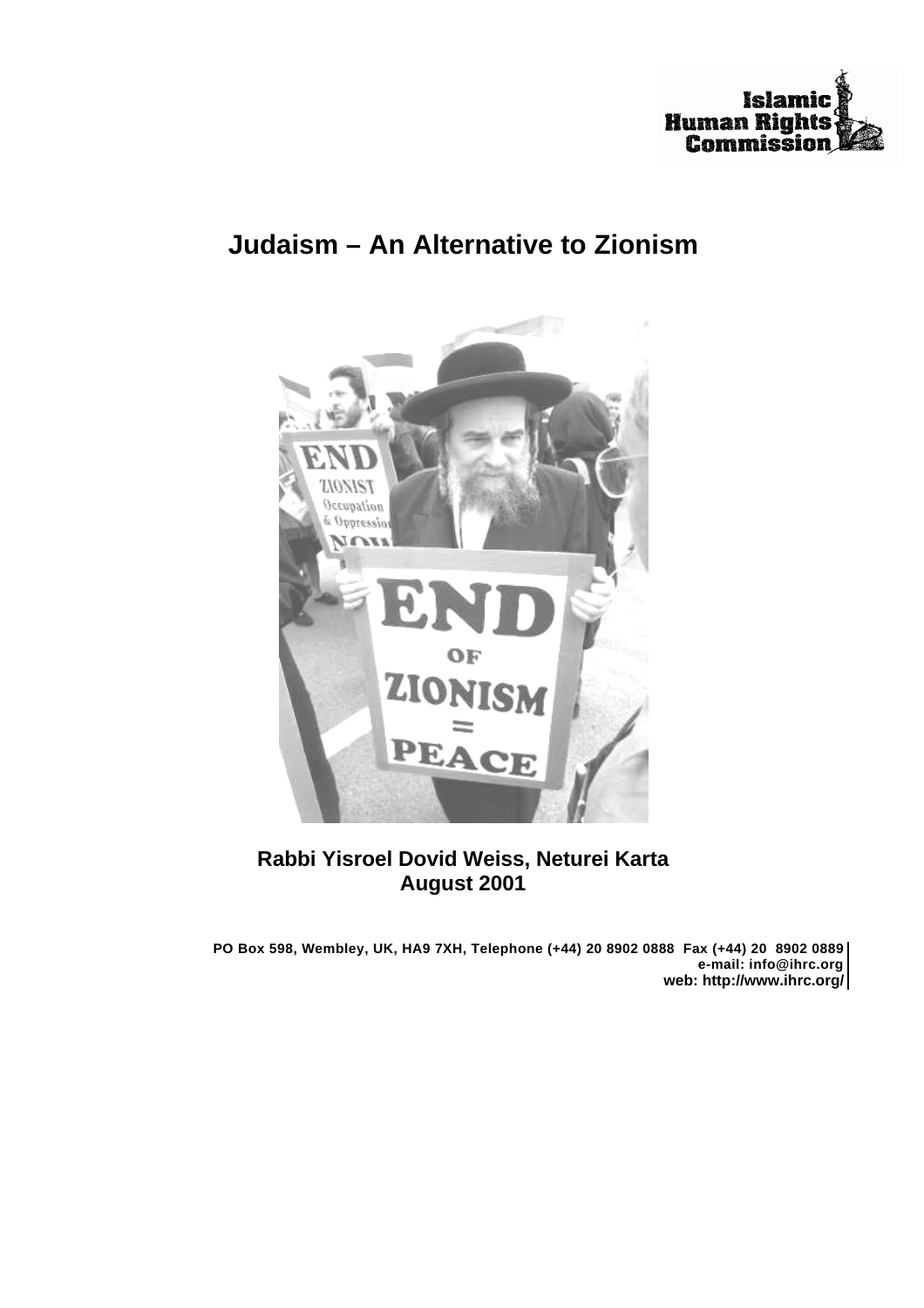First published in Great Britain in 2001 by Islamic Human Rights Commission PO Box 598, Wembley, HA9 7XH

© 2001 Islamic Human Rights Commission

Printed in England by Islamic Human Rights Commission

All rights reserved. No part of this book may be reprinted or reproduced or utilized in any form or by any means electronic, mechanical, or other means, now known or hereinafter invented, including photocopying and recording, or in any information storage or retrieval system, without permission in writing from the publishers.

ISBN 1-903718-11-2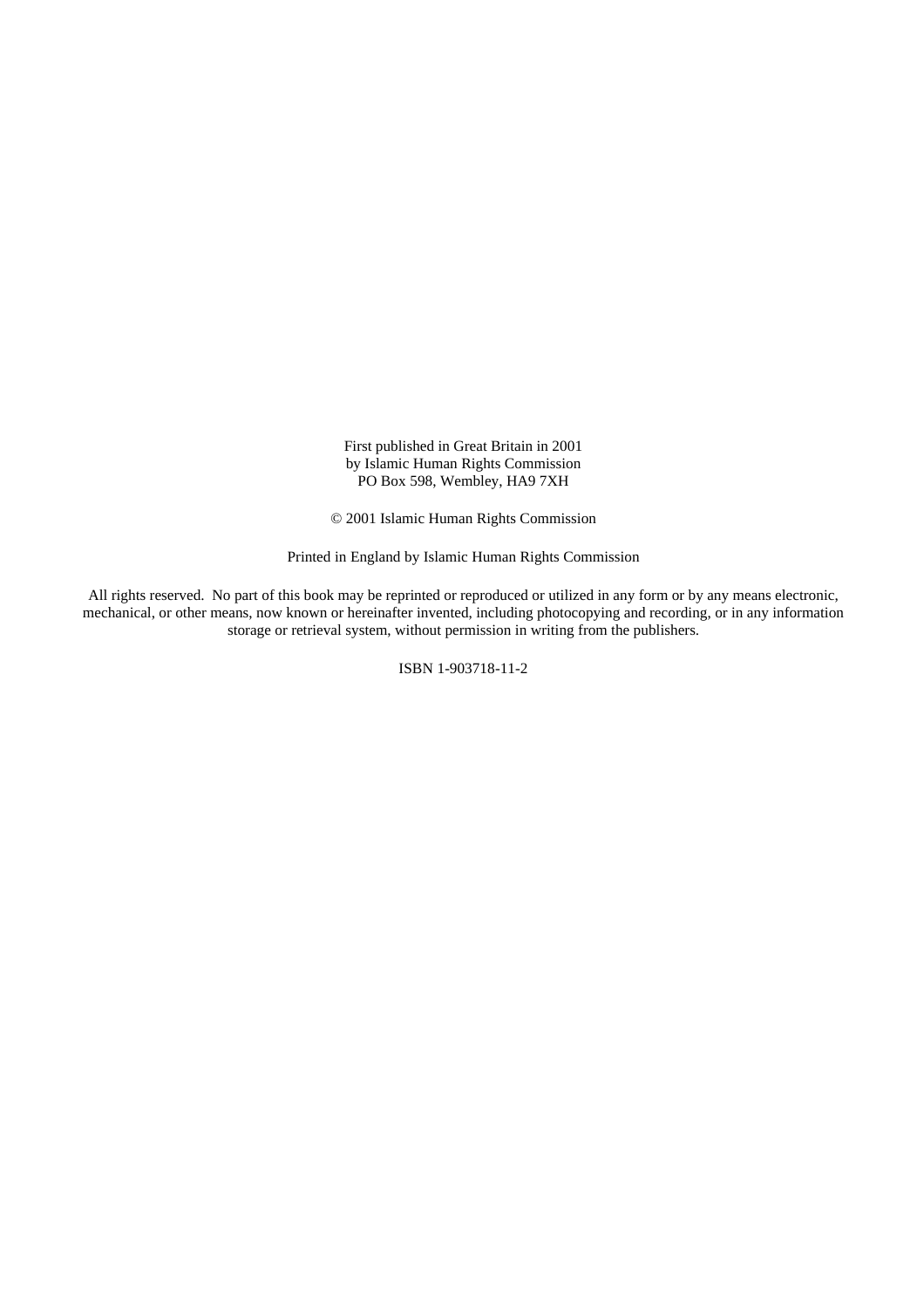# **Neturei Karta International**

Jews United Against Zionism يهود صد الصهيونية

102 Saddle River Rd. P.O.B. 81 Monsey N.Y. 10952

Phone: (845) 371-0490 Fax: (845) 371-4291 E-Mail: neturei@hotmail.con Visit us at: www.netureikarta.org

בסייד

#### **With God's help; By the grace and kindness of God, the Almighty – My dear guests and delegates, may the Creator's blessings be upon this assembly and may His wisdom inform all its actions.**

### **Judaism – an Alternative to Zionism**

Abraham, the mutual forefather of the Jewish people and their Arabic cousins, is described by Efron in the Bible as "a prince of the Lord in our midst.(Genesis 23:5)" Since man does not live in isolation, one of the goals of the true religious personality is to achieve a degree of devotion capable of evoking the praise of all men and their desire to emulate his piety.

From Abraham's days this was the sole agenda of the Jewish people. The revelation at Mt. Sinai placed an enormous burden upon our people. We were summoned to be "a kingdom of priests and a Holy nation. (Exodus 19:6)"

Down through the ages Jews lived a humble, holy existence, at peace with all men and served as loyal and co-operative citizens in the nations amongst whom they dwelled.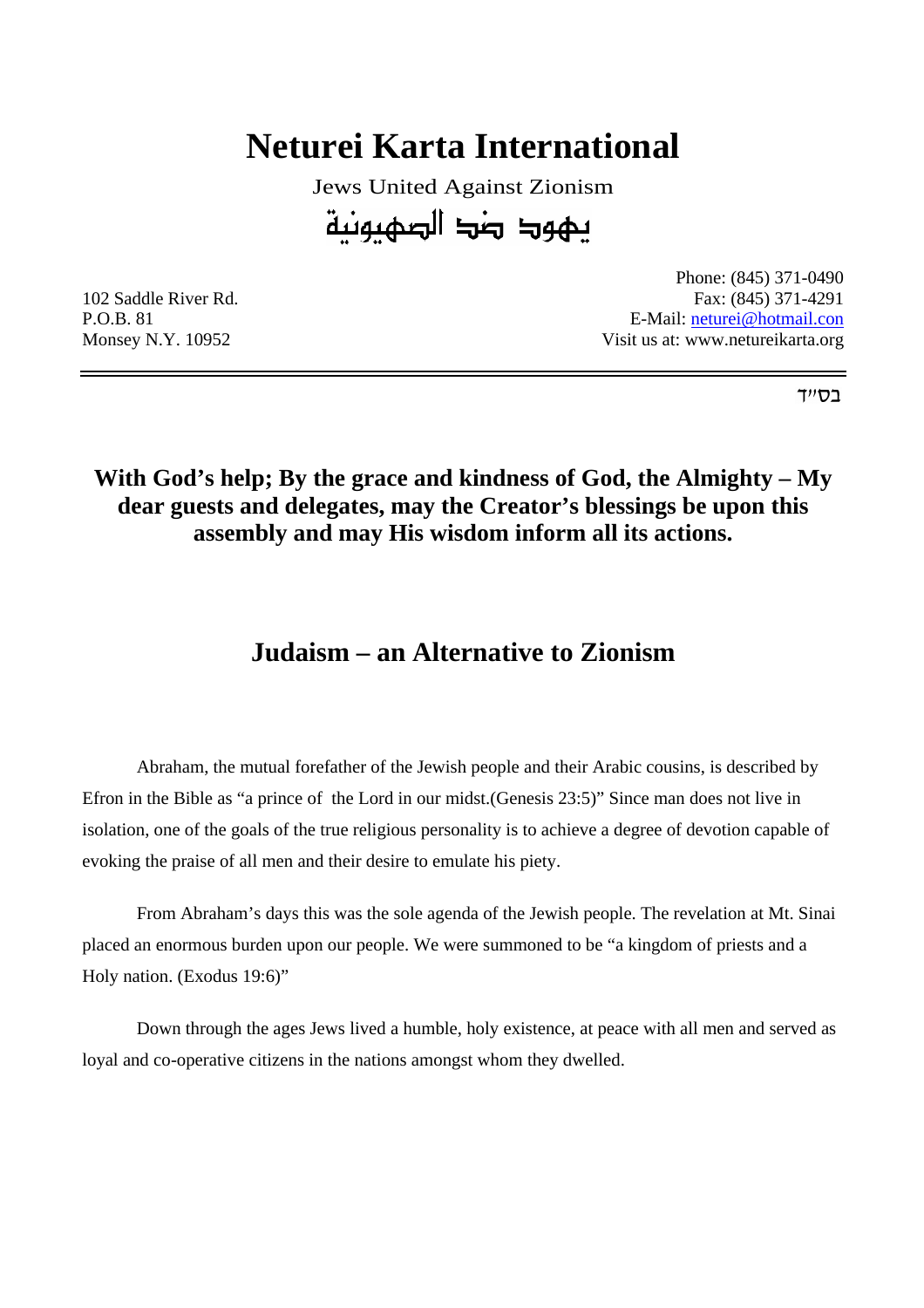One hundred years ago, a Jew, far removed from his faith and in total ignorance of its basic beliefs, launched the movement today known as Zionism. Its early adherents were almost uniformly drawn from the ranks of Jews who had previously abandoned their faith.

Time does not permit us to catalogue in detail the evil effects of this ideology upon Jews themselves and how it led them to abandon the beliefs and practices of the Torah. Rather for the purposes of this conference we will, God willing, explain why Zionism is a rejection of Judaism and how its demise is the only path to true peace.

All mankind stands aghast at the terrible suffering in the Middle East. Innocents on both sides are swept up in a spiral of seemingly never ending bloodshed. The world searches for a solution.

Our perspective is representative of the Torah view, maintained by hundreds of thousands of Jews worldwide, which offers a real alternative to the current impasse.

Our position is that of the Talmud and Midrash which explicitly prohibit premature attempts to end exile. Indeed, we are told that it is metaphysically impossible for there to be a real cessation of hostilities so long as the Jewish people are in violation of the terms of their exile.

With this introduction complete let us now turn to the details of the dilemma now before us.

What is the traditional Torah belief concerning the Holy land?

The Holy Land was a conditional Divine gift. It was a place set aside for God's worship. But it was given conditionally. The Bible foretold that if the "children of Israel" should fail in their spiritual task, they would be banished from the land and sent into exile. This exilic punishment will last until the Lord in His mercy, sees fit to end history as we know it, by ushering in the Messianic era – a time of universal brotherhood and peace. This utopian future will feature the worship of God by all mankind, centered in the Holy Land and the city of Jerusalem.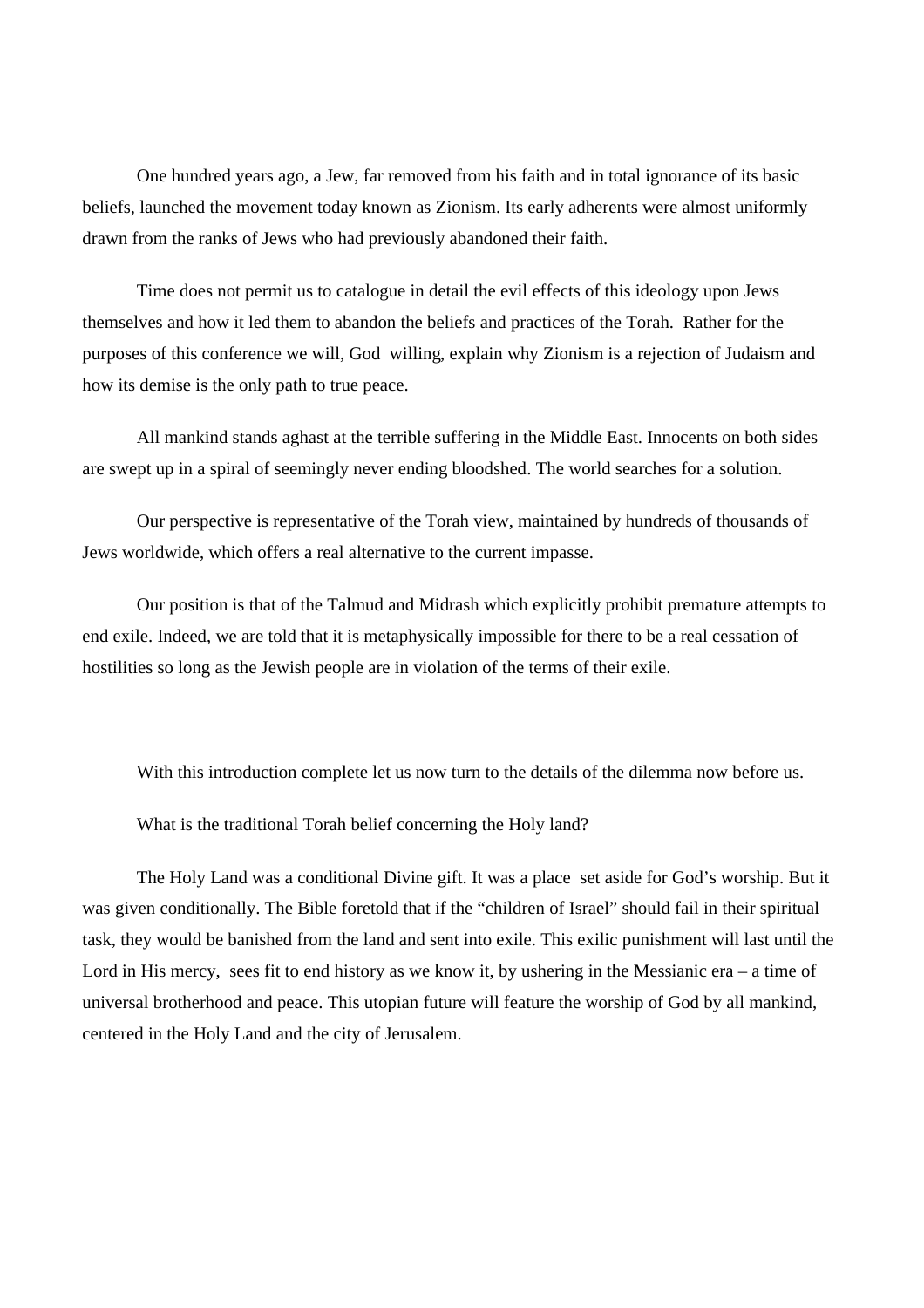In the Additional Service recited on every major Jewish holiday we find the following prayer, "And because of our sins we were exiled from our land and removed from our soil and we cannot now go up and appear and prostrate ourselves before You."

These prayers represented nothing new in the way of doctrine to those who instituted and recited them. From the time of the Temple's destruction and throughout Jewish history our people always regarded their exile as a Divine punishment. Indeed, no Jews ever dared suggest in the thousands of years of our exile that the Romans had destroyed the Temple due to a lack of Jewish military preparedness or resources. Rather, the Temple was lost physically because of the Jewish people's failure to live up to their spiritual obligations to God.

Indeed, despite thousands of years in exile, frequent exclusion and persecution, no Jew ever suggested that the Holy Land could or should be retaken by force of arms. Exile was, indeed, a physical state. Yet, it was completely caused and perpetuated by spiritual forces. Thus, the only means to end exile and usher in the promised era of peace and worldwide brotherhood, were and are spiritual. They consist of the essential practices of our faith -- repentance, prayer, Torah study and good works.

In the words of Rabbi Samson Raphael Hirsch (German Jewish leader 1808 – 1888), "During the reign of Hadrian when the uprising led by Bar Kochba proved a disastrous error, it became essential that the Jewish people be reminded for all times of an important, essential fact, namely that (the people of) Israel must never again attempt to restore its national independence by its own power; it was to entrust its future as a nation solely to Divine Providence." (*Hirsch Siddur*, 1969: 703)

Again Rabbi Hirsch writes, "We mourn over that which brought about that destruction (of the Temple), we take to heart the harshness we have encountered in our years of wandering as the chastisement of a father, imposed on us for our improvement, and we mourn the lack of observance of Torah which that ruin has brought about. . . This destruction obliges us to allow our longing for the far away land to express itself only in mourning, in wishing and hoping; and only through the honest fulfillment of all Jewish duties to await the realization of this hope. But it forbids us to strive for the reunion or possession of the land by any but spiritual means." (*Horeb*, 1981: 461)

The attempt to explain the exile in this-worldly terms is not simply an error of doctrine or a distortion of Jewish history. It strikes at the core of Jewish belief. In fact, the Maharal of Prague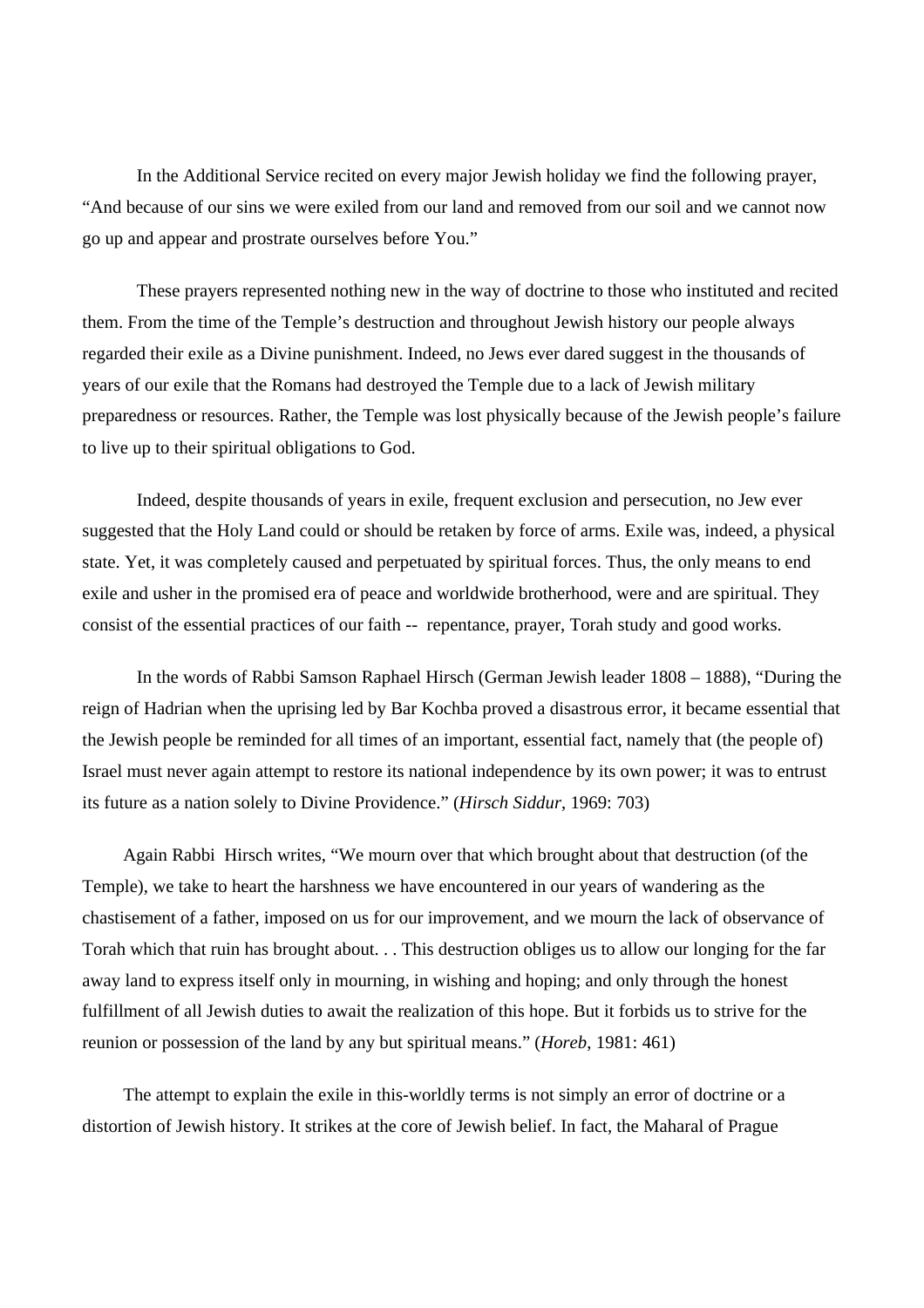(Czechoslovakian Rabbi and pivotal medieval Jewish leader, 1525 – 1609) writes that a Jew should rather give up his life than attempt to end exile by conquering the Holy Land. (Netzach Yisroel, 24)

Why? Why was this seen as so basic to our belief system?

In simple terms -- if one views the exile as the result of military cause and effect, then the very heart and soul is ripped out of Jewish destiny and Divine guidance. By asserting our right to alter the Divine plan of exile as punishment, repentance, expiation and miraculous return, we assert that the essence of Jewish destiny is fundamentally capable of being altered by other than spiritual forces. God is then exiled from the drama and final resolution of mankind's hopes.

Of course, exile is far more than mere punishment. The Jewish people were sent amongst the nations in order to proclaim by word and deed the truths of God's existence and His revelatory injunctions for all men.

In the words of Rabbeinu Bachya ( $12<sup>th</sup>$  century Saragossian Biblical commentator) "The Jewish people should spread among the nations in order that those nations should learn from them belief in the existence of God and the flow of Divine Providence regarding the particulars of men."

Tragically, two events coalesced to cloud over the above, once universally recognized truths among the Jewish people. First, the exile dragged on for hundreds and eventually thousands of years. Second, in the aftermath of the Enlightenment, many Jews abandoned Torah faith. Thus, those Jews who no longer saw exile in Divine terms sought to explain it as nothing more than the result of this worldly powerlessness.

In their frustration at the length of the exile they demonized all nations. In their view all Gentiles would forever hate the Jewish people. Therefore, they reasoned, we must immediately end exile by political and, if need be, military means. Thus, was born the pseudo religion of Zionism.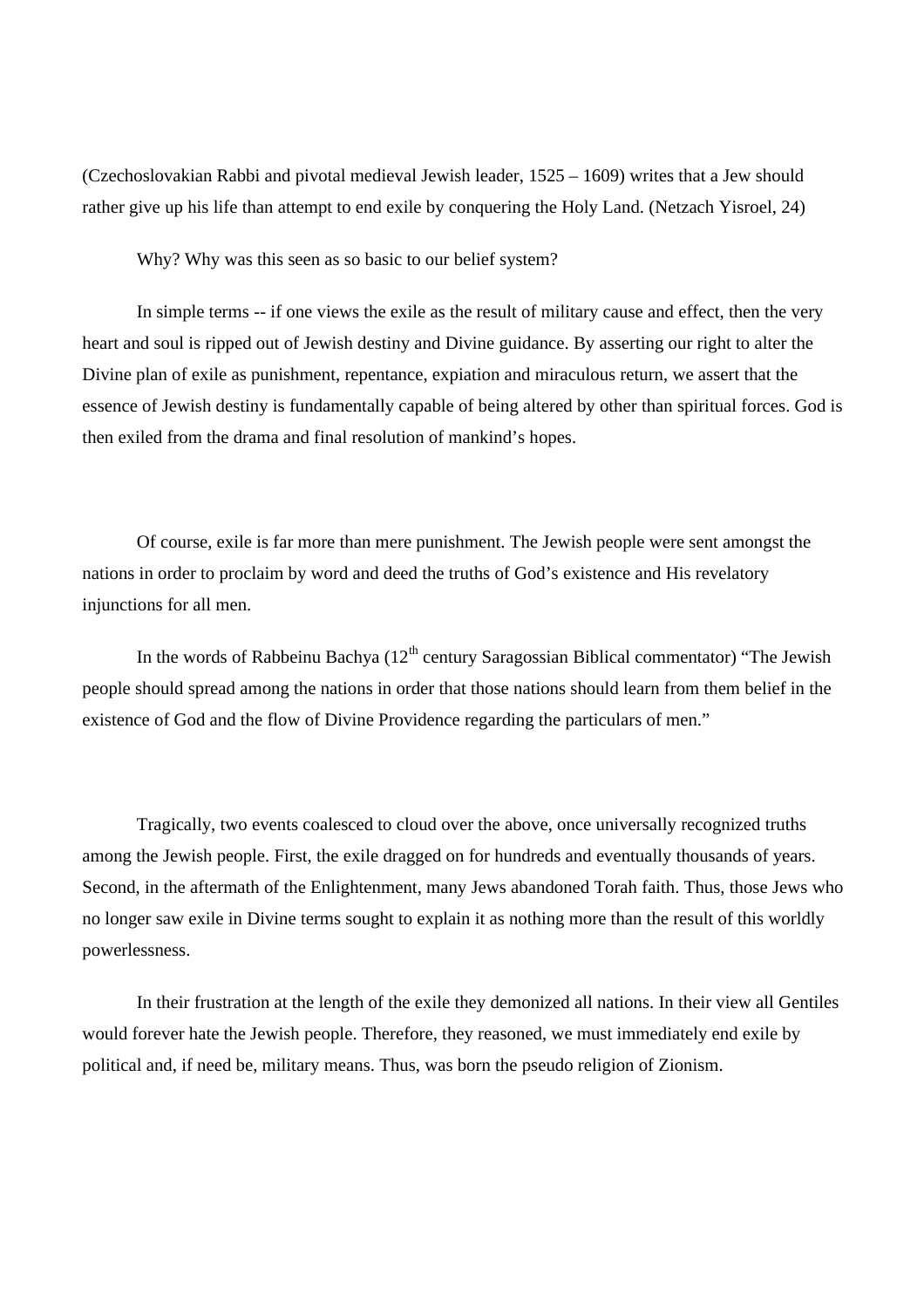This necessitated ignoring the Palestinian inhabitants of the land. When this strategy became impossible, the Zionist movement and later the Israeli state sought to depict them as unreasonable enemies for whom military conquest was the only just fate.

Accordingly, both exilic missions (repentance and serving as a "light unto the nations") were damaged by the ideology of Zionism.

We are called upon by Zionism to view all Arab nations as our enemies. We are forever exhorted to dwell on anti – Semitism, real and imagined, in order to justify the creation of the state and its subsequent aggressions. This obsession with wars, terror and counter terror, the subjugation of the Palestinians, reparations and claims upon all nations and ever wilder charges of anti - Semitism provide an inviting substitute for many Jews. This heresy was particularly tempting to Jews ignorant of Torah and due to historical and cultural forces, estranged from their faith.

The costs of all this in terms of our true exilic tasks are staggering. In place of fulfilling our quiet role of being a "light unto the nations", we are forever dragged into a bloody conflict with the Palestinian people. Thousands of innocents on both sides continually suffer. Jewry worldwide has little time or patience for its primary task -- the worship of God and its derivative benefit -- the sanctification of His Name.

There is no need for Jews to be seen as the enemies of the Islamic world. There is no need for Jews to be forever accusing Popes and governments of having insufficiently apologized to us for past wrongs – real and imagined. There is no need for Jewry to base its collective political strategies in America and Europe on a "Is it good for Israel?" basis, thus alienating and angering their fellow citizens.

Beyond these factors, there remains the tragic fact that much of mankind sees the Israeli state as representative of the Jewish people. Thus, the state which has rejected or, at best, ignored God, conveys the message to humanity that the essence of Jewishness is a secular nationalism.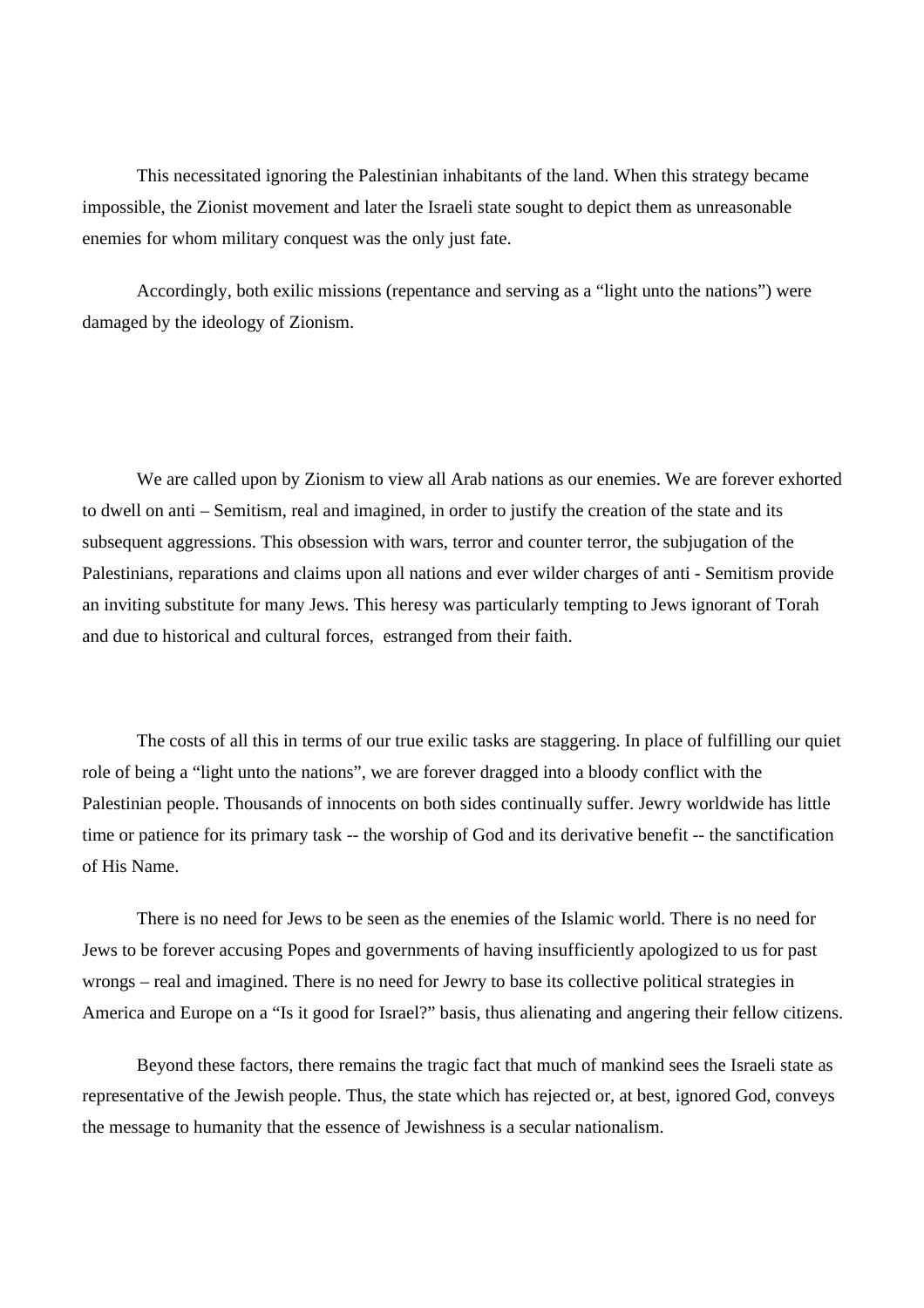Further, the claim of Israel to represent world Jewry links all of our people to the state's acts of violence against the Palestinian people. This is a frustrating and embarrassing lie. Nothing could be further from the truth. Many Jews in the Holy Land and around the world are greatly pained and anguished by the suffering and persecution of the Palestinian people. Of course, our hearts bleed whenever innocent Jews suffer. But, this need not blind a moral people to the similar sufferings of the other. This is precisely the point—Zionism is a recipe for endless suffering among both Jews and Palestinians.

In the words of Grand Rabbi, Rabbi Joel Teitelbaum zt'l (of blessed memory, originally of Hungary, who lived in New York after WW II, 1888 – 1980), "In sum, the hatred against the Jewish community is because it is said that those who are not Torah observant, who are heretics, are the leaders of Jewry. The nations of the world are misled by them and acquire a hatred of Jews. One of the greatest commandments there is, to be observed with utmost self-sacrifice, would be to make known to the nations of the world that they (Zionists and irreligious leaders) are not the representatives of the Jewish community. (And to tell them) that observant Jews have no connection with them." (*Dibros Kodesh*, 1986: 210-11)

The vast majority of Jews rejected Zionism when it first began. In the early part of the century, Chief Rabbi of Jerusalem (not to be confused with the Chief Rabbis of the State of Israel), Rabbi Yoseph Chaim Zonnenfeld negotiated with King Hussein in order to help the Orthodox Jewish community escape the Zionist machinations. This resulted in the assassination by Haganah operatives in 1924 of the Rabbi's advisor, Dr. Jacob Israel de Haan. In 1948 Rabbi Yosef Zvi Duchinsky of Jerusalem sent an urgent petition to the United Nations, asking that the Orthodox community in the Holy Land be exempted from Zionist rule. These were not isolated incidents. For over a century Zionism has been opposed by large segments of Orthodox Jewry in Jerusalem, the Holy Land and around the world. Many continue to do so today. In fact, they refuse any form of recognition of, or co-operation with the state. They frequently pay for their opposition to the state by being arrested, beaten and, at times, murdered. Their voices are generally ignored in the Israeli press and throughout the world.

Zionist assertionso having solved the "Jewish question" by "ending exile" have proven a dismal failure. If anything, the Zionist's claim to having created a safe haven for Jewry is patently false. The truth is that Israel today, whether governed by "doves" or "hawks" is the most dangerous place in the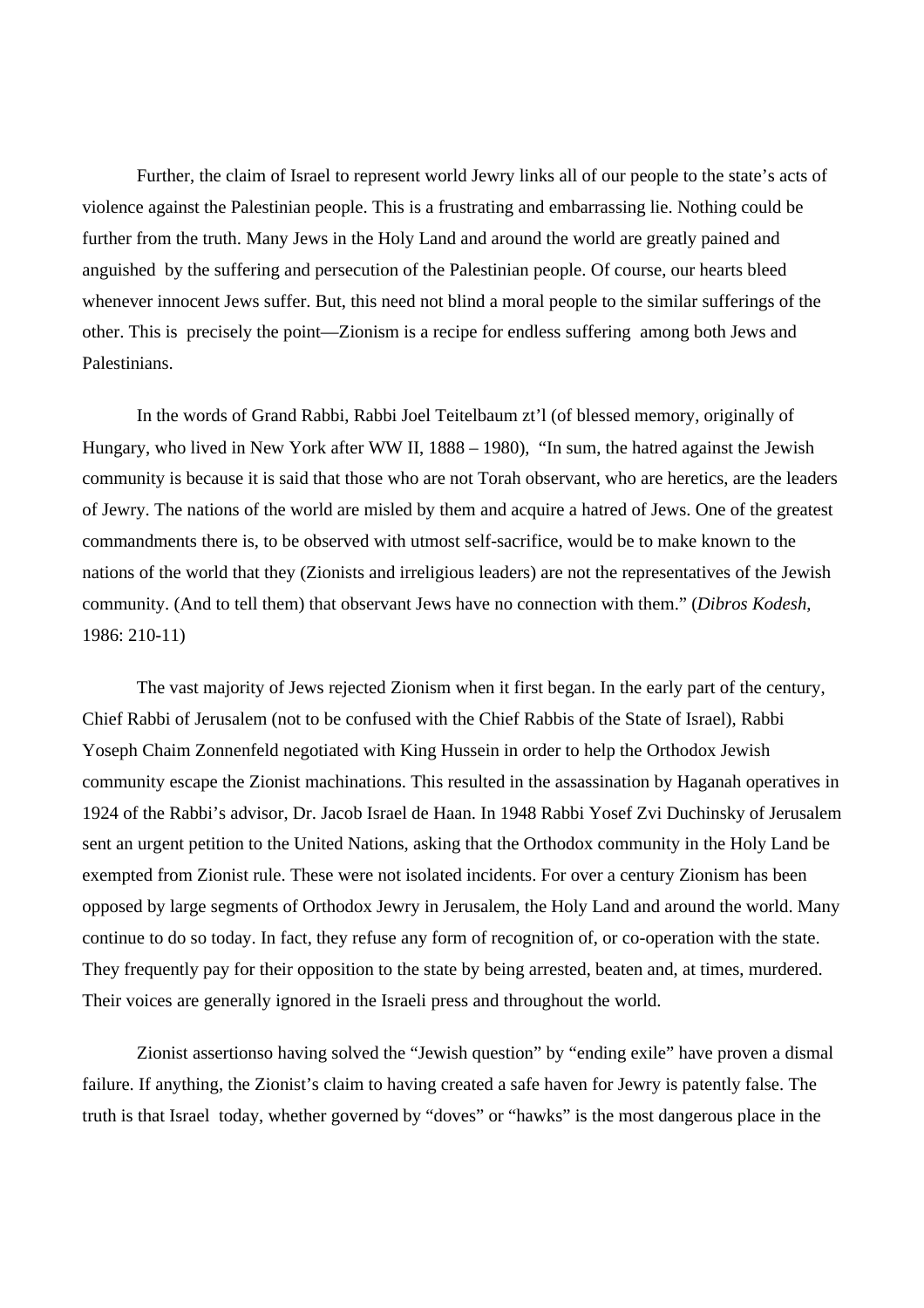world for Jews. Such was to be expected, as Israel's very creation was an act of defiance against the Creator's guidelines.

 Our position is the only one offering a real alternative to the status quo. Anti – Zionist Jews believe that the one path to peace in the Middle East, the only means for Jews to fulfill their proper role in exile and the only path demonstrating justice and kindness towards the Palestinians, is the total dismantling of the Israeli state. Only then, with sovereignty transferred to Palestinian rule, will a true peace be attained.

After 53 years of having our blood shed on the altar of a nineteenth century colonial, nationalism, misapplied to the Jewish people, having spilled rivers of blood of other peoples, it is high time that world Jewry subject the first assumptions of Zionism to criticism.

What has been accomplished by linking our people's fate to that of the state?

At root, Zionism has succeeded in changing the definition of Jewry from that of a people of faith, intent on achieving closeness to the Creator in this world, to that of a barren secular, ethnic identity. It has exacerbated anti Jewish sentiments around the world.

It behooves those Torah Jews who have known, since Zionism's inception, that only ill could come of its dreams, to urge world Jewry to accept the only suitable alternative.

This alternative would not demand Jewish political rule over the Temple Mount or Jerusalem. The "non negotiability of Jerusalem" is not a Torah concept. Indeed, the true Torah concept is to relinquish the notions of Zionism and abandon, in a peaceful fashion, the current Zionist sovereignty over the land.

This need not sadden any Jew. It is far better to relinquish political power than fail in our religious/moral task as the Torah nation. It is far better to practice kindness and fairness to all men as dictated by the Torah, than it is to be drawn into a never ending battle with the Palestinians, the Islamic world, the entire Third World and increasingly the nations and peoples of Europe and North America. We Jews have a task, but it is not to be dispossessors or aggressors.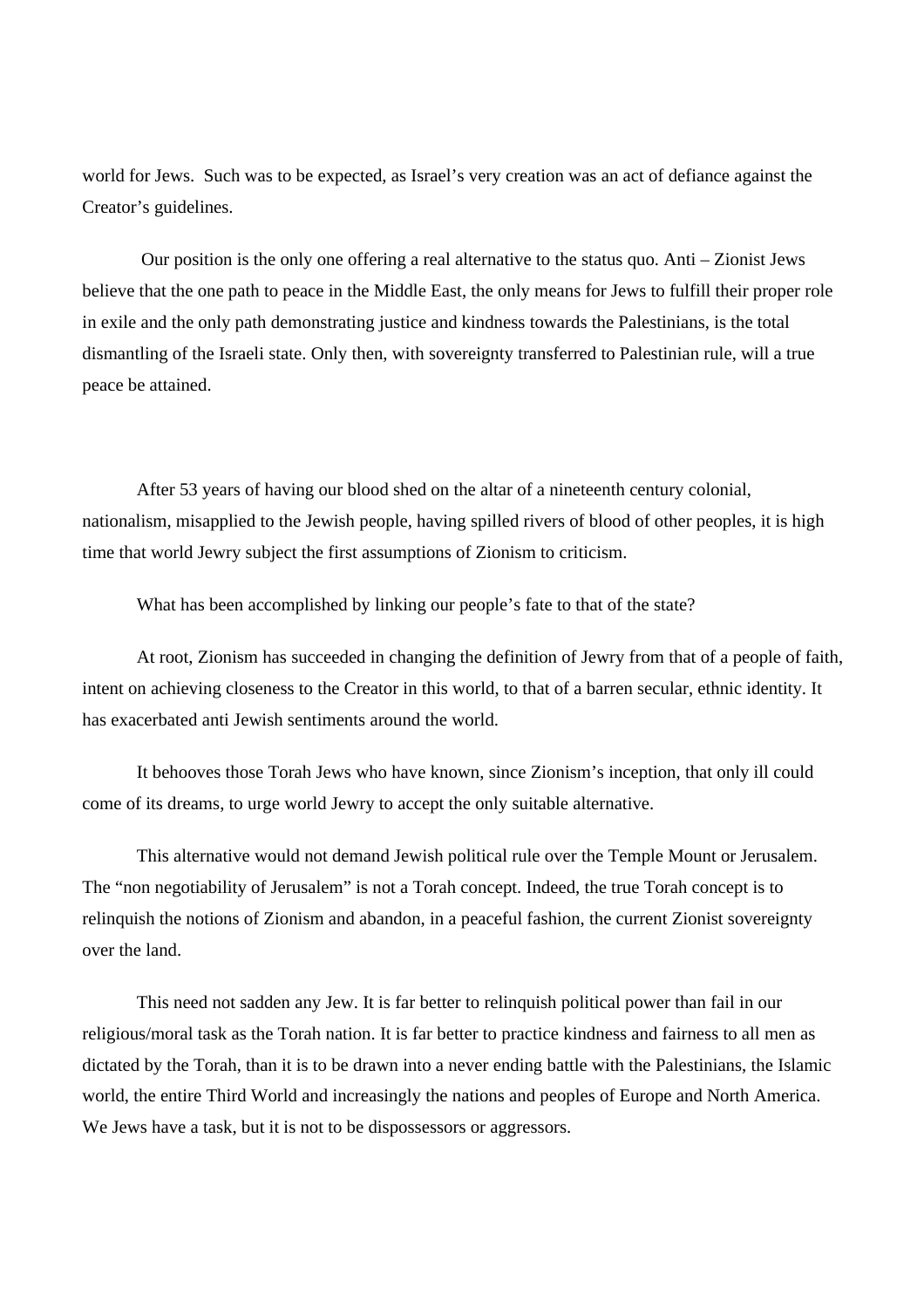The serious alternative to Zionism is the faith of Judiasm. In Rav Hirsch's powerful description:

 "Picture every son of Israel a respectful and influential priest of righteousness and love, disseminating among the nations not specific Judaism – for proselytism is forbidden – but pure humanity. ... . How impressive, how sublime it would have been if there lived a people . . .. . who beheld in material possessions only the means for practicing justice and love towards all, a people whose minds imbued with the wisdom and truth of the Law, maintained simple, straightforward views, and emphasized them for themselves and others in expressive, vivid symbolic acts." (*Nineteen Letters*, 1960:108-9*)*

To the Palestinian people and the other peoples here represented: You have no quarrel with the Jewish people. We are not your enemies. Our message is simple. Let us endeavor to live in peace and true mutual respect.

To our fellow Jews we ask that you all embrace the faith of ancestors as revealed on Sinai; that you deal justly and kindly with all men and that we all work towards the day of ultimate brotherhood and redemption for mankind.

Our prayer to God is that the Israeli state be speedily and peacefully dismantled without any further shedding of Jewish or Palestinian blood and that we be worthy of seeing the full revelation of God's glory in the world. Amen

#### **For more information contact us at: Neturei Karta International** بمهود وغد الصميونية **Jews United Against Zionism**

----------------------------------

102A Saddle River Road Monsey, New York 10952 Telephone: (845) 371-0490 Fax: (845) 371-4291 E-Mail: rabbiweiss@netureikarta.org

**Visit us at: www.netureikarta.org**